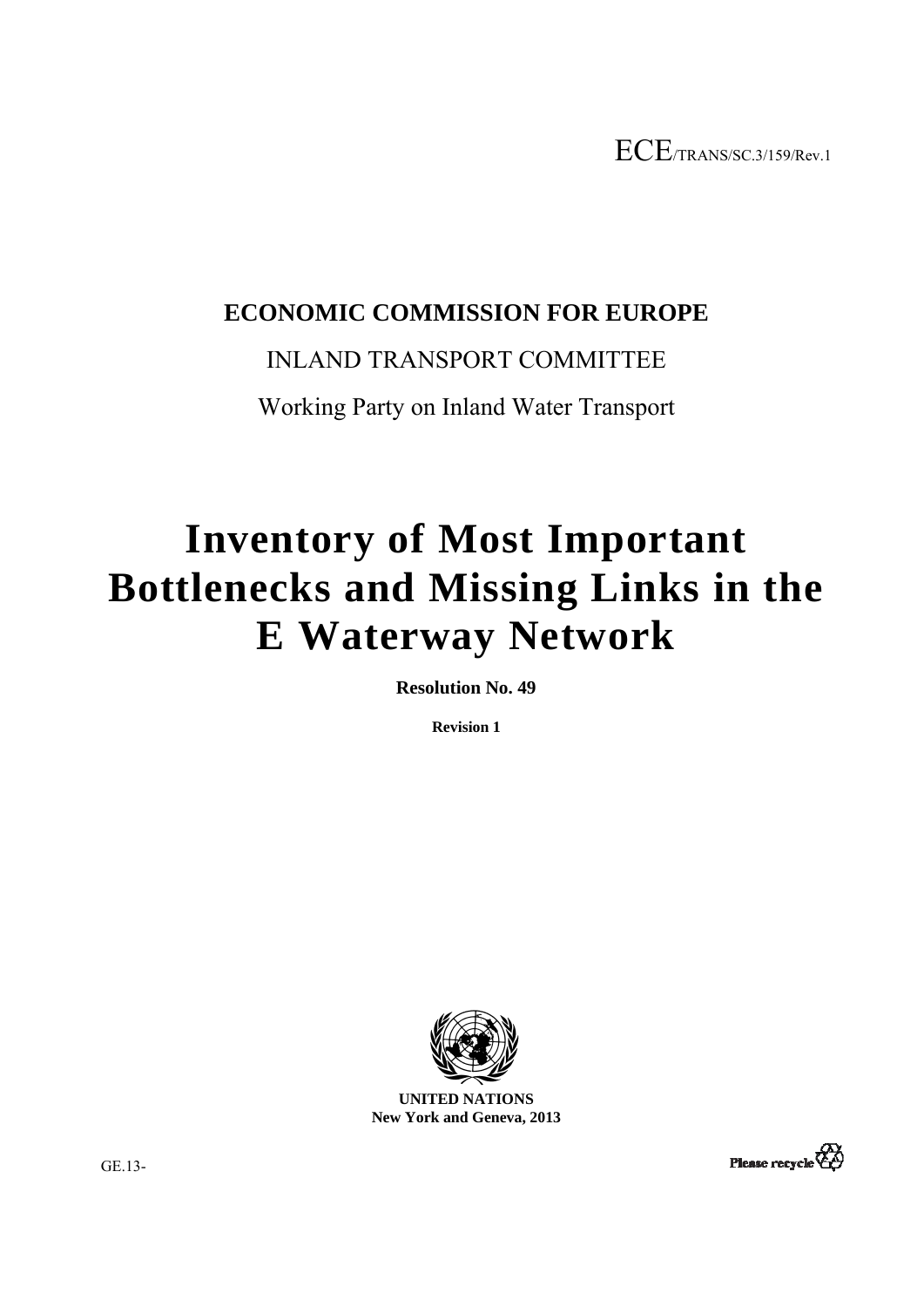# **Amendments to Resolution No. 49 on the Inventory of Most Important Bottlenecks and Missing Links in the E Waterway Network**

#### **Resolution No. 74**

(adopted by the Working Party on Inland Water Transport on 12 October 2012)

 *The Working Party on Inland Water Transport,* 

 *Duly taking into account* the strategic objective set up by the Pan-European Conference on Inland Water Transport (Bucharest, 13–14 September 2006) to accelerate the development of inland waterway transport and to better integrate it into multimodal transport chains by ensuring, in particular, its reliability through harmonized fairway depths for interlinked waterway networks and respecting the need for environmental protection in the development of inland waterways (ECE/TRANS/SC.3/2006/11);

 *Responding* to the policy Recommendation No. 1 of the UNECE White Paper on Efficient and Sustainable Inland Water Transport in Europe to make full use of pan-European mechanisms to coordinate the development of the E waterway network;

 *Recalling* the European Agreement on Main Inland Waterways of International Importance (AGN) and the Protocol on Combined Transport on Inland Waterways to the European Agreement on Important International Combined Transport Lines and Related Installations (AGTC);

 *Considering* Resolution No. 49 "Inventory of Most Important Bottlenecks and Missing Links in the E Waterway Network", of 24 October 2002 (TRANS/SC.3/159 and Corr.1);

 *Taking into account* the second revised edition of the Inventory of Main Standards and Parameters of the E Waterway Network ("Blue Book", ECE/TRANS/SC.3/144/Rev.2);

 *Bearing in mind* the overall objective to develop an efficient, balanced and flexible transport system which meets the economic, social, environmental and safety requirements of ECE member Governments;

 *Being aware at the same time* of the present unsatisfactory state of the European inland waterway infrastructure due mainly to the somewhat fragmentary nature of the E waterway network and limited reliability of traffic on some of its sections which represents a major obstacle to further development of this mode of transport on the continent;

 *Desiring* to give an impetus to improving the network of inland waterways of international importance, in particular, by drawing the attention of Governments and international institutions concerned to its most important bottlenecks and missing links;

 1. *Decides* to replace the text of the annex to Resolution No. 49 with the text contained in the annex to this resolution,

 2. *Invites* Governments to inform the Executive Secretary of the Economic Commission for Europe of any progress in the elimination of the bottlenecks and completion of missing links relating to their respective inland waterways,

 3. *Requests* the Executive Secretary to place this Resolution periodically on the agenda of the Working Party on Inland Water Transport with a view to monitoring the progress in the elimination of the bottlenecks and completion of missing links in the E waterway network and revising the Inventory whenever necessary.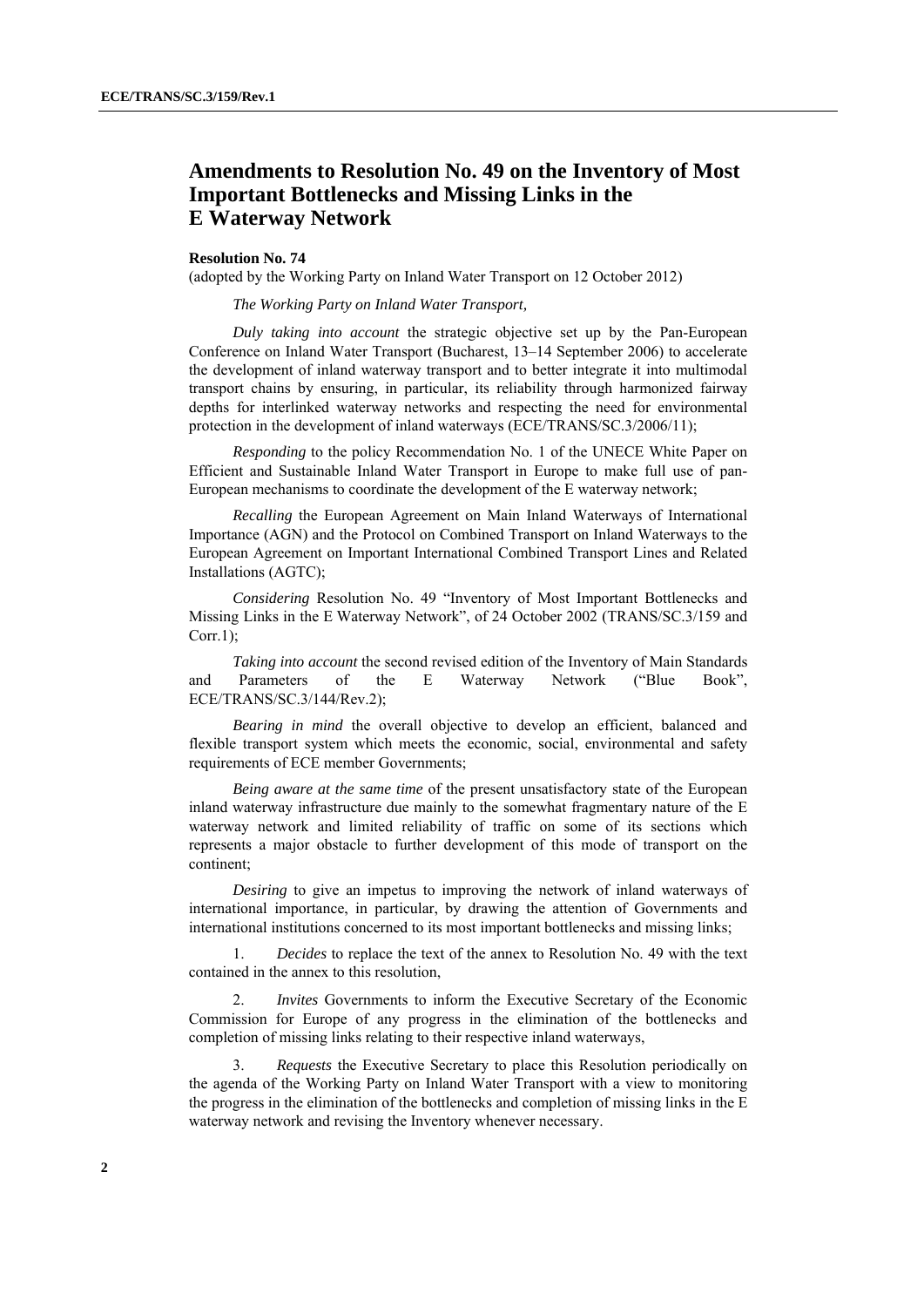# **Annex**

# **Inventory of Most Important Bottlenecks and Missing Links in the E Waterway Network**

## **I. Introduction**

 The European Agreement on Main Inland Waterways of International Importance (AGN) in its annex I establishes the network of E waterways including a few portions that do not presently exist and are considered as missing links. In its annex III, the Agreement stipulates the requirements for the classification of E waterways. In total, 29,131 km of European inland waterways have been earmarked by Governments as E waterways. The above length excludes the double counting of sections on which two or more E waterways overlap.

 The breakdown by classes of European inland waterways of international importance may be summarized in the table below.

#### **Structure of E waterways**

|                | Missing<br>links | Less than<br>class IV | Class IV | Class Va |       | Class Vb Class VIa Class VIb |       | Class VIc | Class VII | <b>Total</b> |
|----------------|------------------|-----------------------|----------|----------|-------|------------------------------|-------|-----------|-----------|--------------|
| Length<br>(km) | 2,328            | 2,580                 | 4,963    | 4,558    | 4,625 | 524                          | 3,532 | 4,274     | 1,747     | 29,131       |
| $\frac{0}{0}$  | 8.0              | 8.9                   | 17.0     | 15.6     | 15.9  | 1.8                          | 12.1  | 14.7      | 6.0       | 100.0        |

 In accordance with the AGN Agreement, only waterways meeting the basic minimum requirements of class IV (minimum dimensions of vessels: 80.00 m x 9.50 m) can be considered as E waterways. The Agreement recommends that the new E waterways to be built (for the completion of missing links) should meet, at least, the requirements of class Vb, while the waterways to be modernized should meet the requirements of at least class Va.

## **II. Definition of bottlenecks and missing links in the network of main inland waterways of international importance**

 In the course of its work on the draft AGN the Working Party on Inland Water Transport endorsed the following definitions of "bottlenecks" and "missing links" in the inland navigation network, elaborated by the ad hoc Group of Experts on Inland Waterway Infrastructure:

 "Those sections of the European waterway network of international importance that have parameter values being substantially lower than target requirements are called bottlenecks.

There are two kinds of bottlenecks:

 "**Basic bottlenecks**" are the sections of E waterways whose parameters, at the present time, are not in conformity with the requirements applicable to inland waterways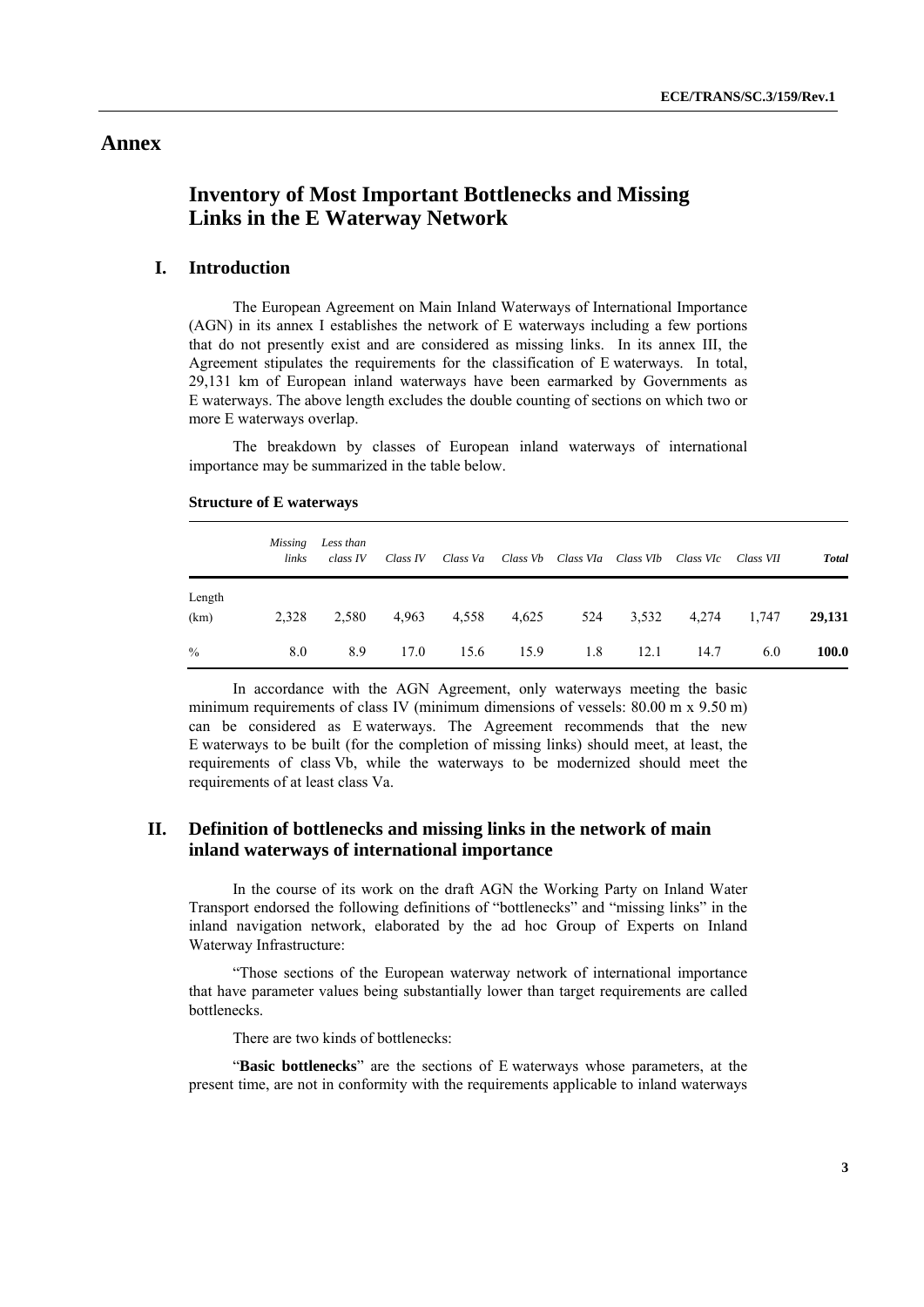of international importance in accordance with the new classification of European inland waterways (class IV).

 "**Strategic bottlenecks**" are other sections satisfying the basic requirements of the class IV but which, nevertheless, ought to be modernized in order to improve the structure of the network or to increase the economic capacity of inland navigation traffic.

 "**Missing links**" are such parts of the future network of inland waterways of international importance which do not exist at present.

 The basic condition for the elimination of bottlenecks and completion of missing links is the positive result of economic evaluation." (TRANS/SC.3/133, paragraph 18 and TRANS/SC.3/WP.3/AC.1/4, paragraph 18).

## **III. Most important bottlenecks and missing links in the E waterway network by country**

#### **Austria**

Missing links: Danube-Oder-Elbe Connection (E 20).

Strategic bottlenecks: Danube (E 80) from 2,037.0 to 2,005.0 km and from 1,921.0 to 1,873.0 km – low fairway depth (in some locations down to 2.20 m).

#### **Belarus**

Strategic bottlenecks:

1. Mukhovets (E 40) from Brest to Kobrin – low maximum draught (1.60 m).

2. Dneprovsko-Bugskiy Canal (E 40) from Kobrin to Pererub – low maximum draught (1.60 m).

- 3. Pina (E 40) from Pererub to Pinsk low maximum draught (1.60 m).
- 4. Pripyat (E 40) from Stakhovo to Pkhov low maximum draught (1.30 m).

5. Pripyat (E 40) from Pkhov to Belarus/Ukrainian border – low maximum draught (1.50 m).

#### **Belgium**

Missing links:

- 1. Meuse Rhine  $link<sup>1</sup>$
- 2. Maldegem Zeebrugge (E 07).

Basic bottlenecks:

- 1. Bocholt Herentals Canal (E 01–01), Bocholt Dessel section.
- 2. Zuid Willemsvaart (E 01–01), section Bocholt Belgium/Netherlands border.
- 3. Gent Oostende Canal (E 02), Brugge Beernem section.

 $\overline{a}$ 

<sup>1</sup> This link is not mentioned in the AGN Agreement, however, the Government of Belgium has suggested including it into the Inventory.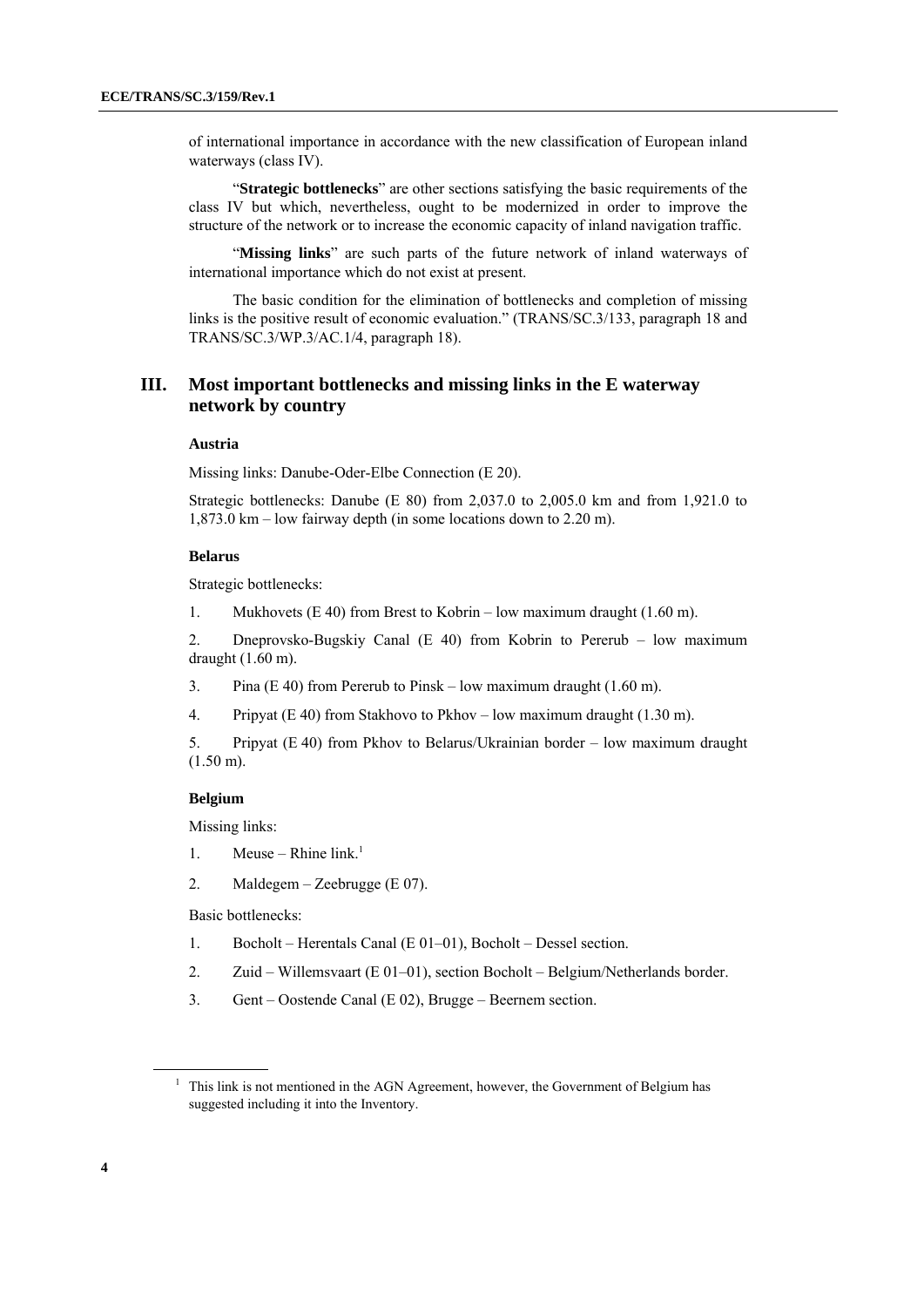4. Charleroi-Bruxelles Canal (E 04), Lembeek – Bruxelles section – upgrading the height under bridges and improvement of the waterway is required. Project is under study.

5. Bossuit – Kortrijk Canal (E 05–01), Zwevegem – Kortrijk section – upgrading from class I to class Va. Project is under study.

6. Dender (E 05–04), Aalst – Dendermonde section – upgrading from class II to class IV. Project is under study.

7. Beneden-Nete (E 05–06) upgrading the height under bridges. Project is under way.

Strategic bottlenecks:

1. Meuse (E 01) from Pont d'Ougrée to Liège – upgrading from class Vb to class VIb is envisaged.

2. Lys Mitoyenne – Lys (Menin – Deinze section) and Lys Derivation Canal up to Schipdonk  $(E 02)$  – upgrading from class IV to class Vb is envisaged within the Seine – Escaut link project. Project is under way.

3. Sea Canal Bruxelles – Schelde (E 04) – improvement of section Wintam – Willebroek. Project is under way.

4. Albertkanaal (E 05), Wijnegem passage and section Kanne – Liège – upgrading from class Vb to class VIb is envisaged.

#### **Bosnia and Herzegovina**

Basic bottlenecks: Sava (E 80–12), 507.0–174.8 km – upgrading from classes III/IV to classes IV/Va.

#### **Bulgaria**

Strategic bottlenecks: Danube (E 80) from 845.5 to 375.0 km – low fairway depth during dry seasons (below 2.50 m – value recommended by the Danube Commission) at several critical sections i.e.:

(a) from 845.5 to 610.0 km, with fairway depth limited to  $2.10-2.20$  m for 10–15 days a year , and

(b) from  $610.0$  to  $375.0$  km, with fairway depth limited to  $1.80-2.00$  m for 20–40 days a year.

#### **Croatia**

Missing links: Danube – Sava Canal (E 80–10) from Vukovar to Samac.

Basic bottlenecks: Sava (E 80–12) section between Sisak and Brčko – upgrading from class III to class IV.

Strategic bottlenecks: Sava (E 80–12) section between Brčko and Serbian/Croatian State border– upgrading from class IV to class Va.

#### **Czech Republic**

Missing links: Danube – Oder – Elbe Connection (E 20 and E 30).

Basic bottlenecks: Elbe (E 20) from State border to ústí nad Labem – extremely low fairway depth during dry seasons (0.9–2.0 m), in the years 1997–2004, the draught was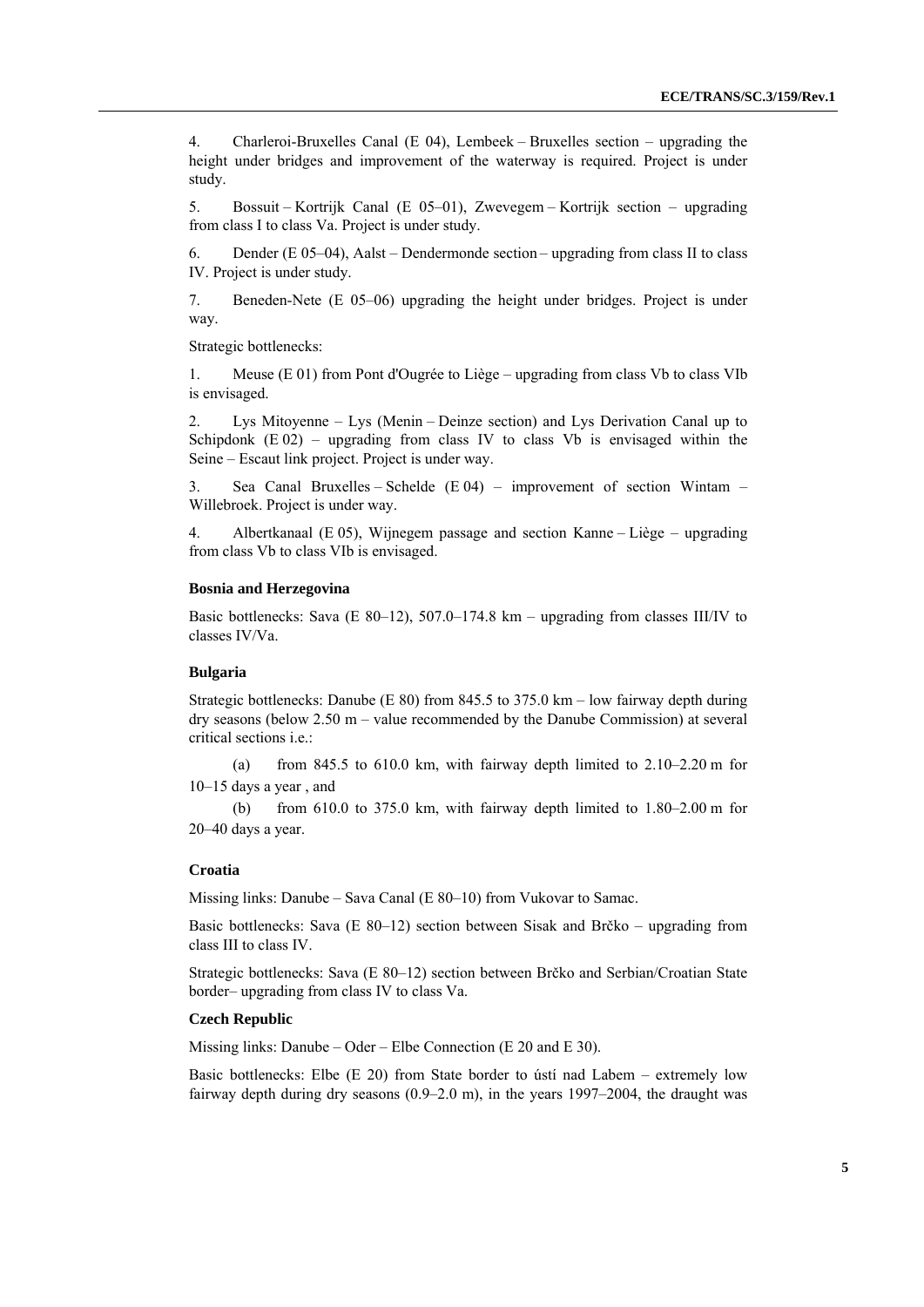less than 1.40 m during 160–262 days a year making the section commercially nonnavigable; the construction of two locks is necessary.

Strategic bottlenecks: Elbe (E 20) from Mělník to Chvaletice – narrow width of lock gates (12.00 m); from Chvaletice to Pardubice the construction of a lock at Přelouč is necessary.

#### **Finland**

Strategic bottlenecks: Saimaa Canal (E 60–11) from Vyborg (Russian Federation) to Kuopio/Joensuu – upgrading to class Va is envisaged.

#### **France**

Missing links:

- 1. Seine Moselle Link (E  $80^2$ )<sup>2</sup>
- 2. Seine Nord Europe Link  $(E\ 05)^3$
- 3. Saône Moselle Link (E  $10-02$ )/Saône Rhine Link (E  $10<sup>4</sup>$ )

Basic bottlenecks: Seine (E 80–04) between Bray-sur-Seine and Nogent – upgrading is envisaged. Public debate took place between the end of 2011 and the beginning of 2012.

Strategic bottlenecks:

1. Saône (E 10) – extension of the Couzon Lock to 195.00 m by 12.00 m is envisaged.

2. Oise (E 80) from Conflans to Creil – low draught and height under bridges (3.40 m and 5.18 m, respectively) – increasing the water depth up to 4.00 m is under way.

3. Oise (E 80) from Creil to Compiègne – low draught (3.00 m), increasing the water depth up to 4.00 m is considered.

#### **Germany**

Basic bottlenecks:

1. Saale (E 20–04) from Calbe to Elbe – upgrading to class IV is under way.

2. Mittellandkanal (E 70) – sections which have not yet been modernized are being upgraded to class Vb. The project is under way.

3. Elbe – Havel – Kanal (E 70) – upgrading from class IV to class Vb is under way.

4. Untere Havel – Wasserstraße (E 70) from Plauen to Spree – upgrading from class IV to class Vb is under way.

 $\overline{a}$ 

 $2\degree$  The secretariat was informed by the Government of France that the project concerning the Seine – Moselle link has been abandoned.

<sup>&</sup>lt;sup>3</sup> Currently, Voies Navigables de France undertake preparatory works regarding the Seine-Schelde connection project, that includes a 106 km long Seine-Nord Europe Canal (E 05, class Vb). The Canal will provide a link from the Rhine basin to the currently isolated western part of E 80 and E 80–04. A procedure of competitive dialogue is under way for the Canal project. To become operational as of 2017.

Public debate on the possibility of a Saône-Moselle/Saône-Rhine Link is envisaged in 2013 in accordance with the Grenelle Law of 3 August 2009.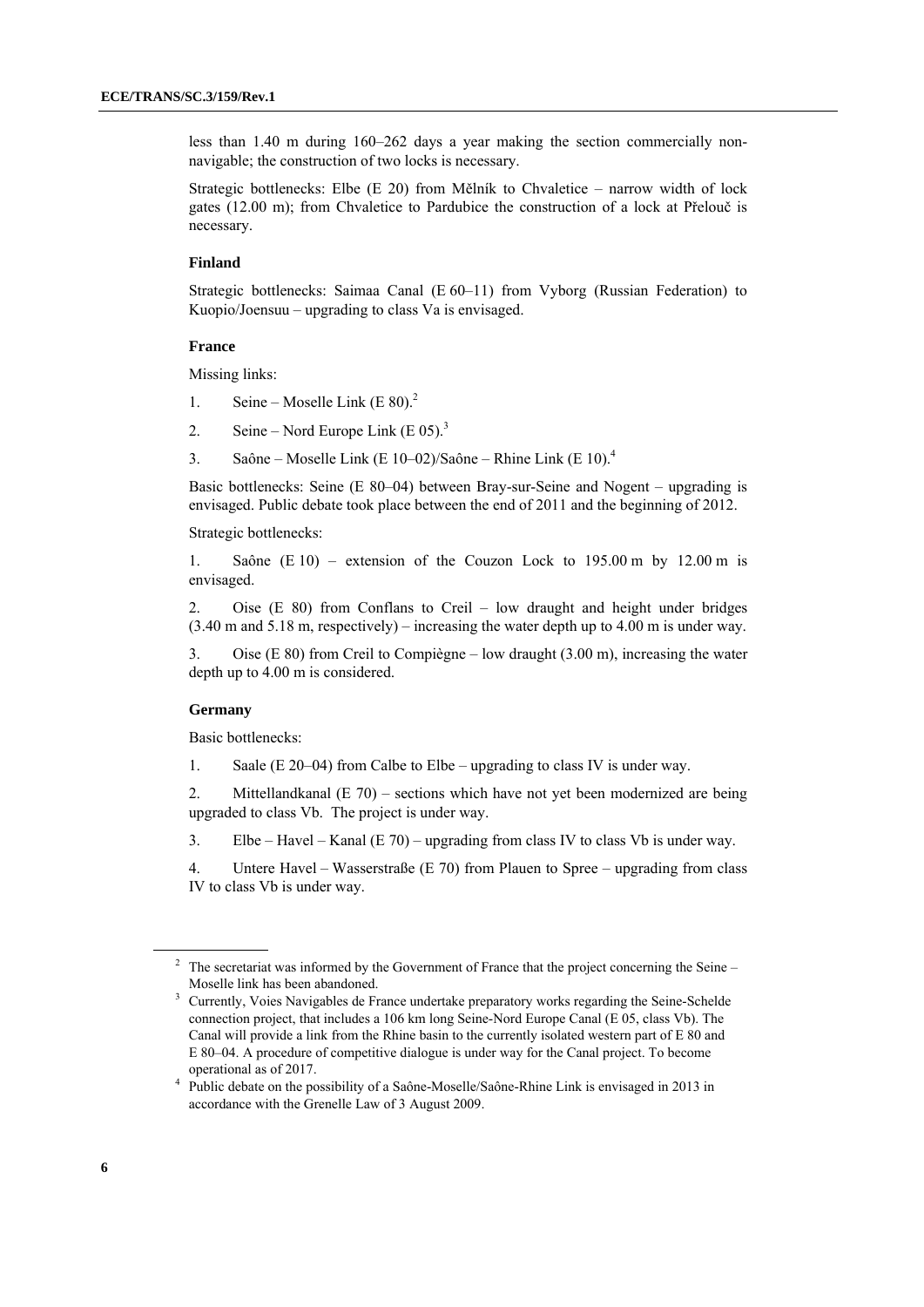5. Berlin region waterways (various sections) upgrading to classes IV and Va is under way.

6. Havel – Oder – Wasserstraße (E 70) – upgrading from class IV to class Va is under way to enable navigation of vessels with two layers of containers.

Strategic bottlenecks:

1. Rhine (E 10) – low fairway depth during dry seasons: downstream from Duisburg (2.50 m), from St. Goar to Mainz (1.90 m) and low height under bridges at Kehl/Strasbourg (6.75 m).

2. Elbe (E 20) lower Elbe – need for lifting of bridges for container transport with three layers of containers; middle Elbe from Lauenburg upstream to the border between Germany and the Czech Republic – low fairway depth during dry seasons (1.40 m).

3. Moselle (E 80) – construction of 10 second lock chambers is under way.

4. Main (E 80) upstream from Würzburg – low fairway depth (2.50 m).

5. Danube (E 80) from Straubing to Vilshofen – low fairway depth (1.55 m).

6. Danube (E 80) – low height (4.70 m) under the railway bridge in Deggendorf (km  $2,285.87$  – upgrading to 7.00 m is under way.

7. Danube (E 80) – low height under bridges at Bogen (km 2,311.27) – 5.00 m; at Passau (km 2,225.75) – 5.15 m and (km 2,230.28) – 6.30 m – upgrading to 7.00 m is necessary.

#### **Hungary**

Strategic bottlenecks:

1. Danube (E 80), joint Slovak – Hungarian section from Sap (1,810.0 km) to 1,708.2 km – low maximum draught during dry seasons (1.50 m as registered in the course of years up to November 2011) and at a High Navigable Water Level (HNWL) – low height under bridges: road bridge Medved'ov (1,806.35 km) – 8.85 m between pillars<sup>5</sup> II – III and 9,19 m between pillars I and II; railway bridge Komárno (1,770.4 km)  $-$  8.65 m between pillars IV – V and 8.68 m between pillars III – IV; road bridge Komárno  $(1,767.8 \text{ km}) - 9.08 \text{ m}$  at centre point of the arches between pillars II – III and III – IV, respectively. Upgrading of the draught to 2.50 m and the height under bridges to 9.10 m is required.

2. Danube (E 80), the section from 1,708.2 km to 1,433.0 km – low maximum draught  $(1.50 \text{ m} - \text{as registered in the course of years up to November 2011}).$ 

#### **Italy**

 $\overline{a}$ 

Missing links:

- 1. Milano Po Canal (E 91) from Milano to Pizzighettone.
- 2. Padova Venezia Canal (E 91–03) from Romea Dock to Padova.

Basic bottlenecks: Cremona – Casale Monferrato (E 91–02) – upgrading from class III to class IV is envisaged.

<sup>&</sup>lt;sup>5</sup> Numbering of pillars of bridges starts from the left bank on the Danube.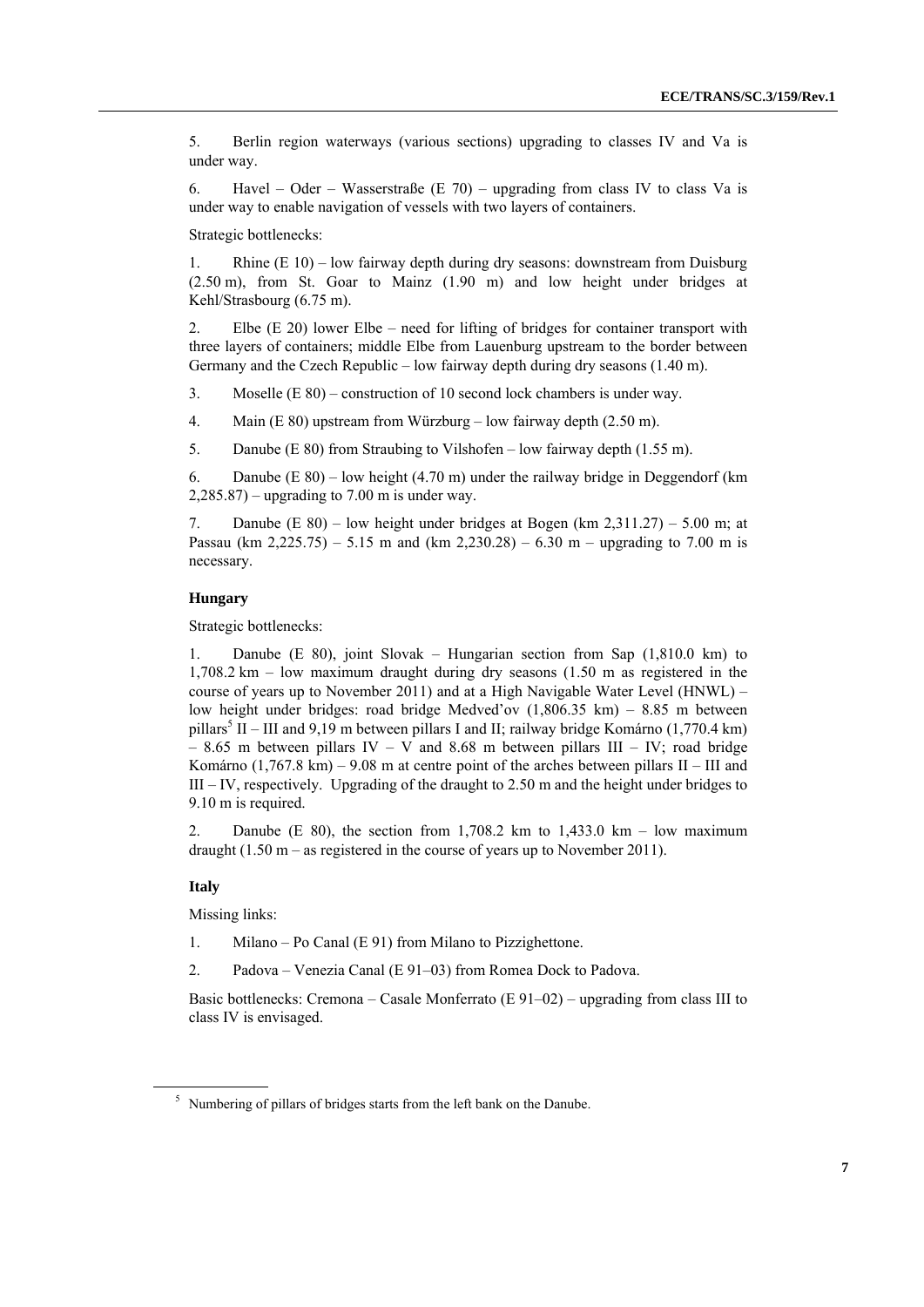Strategic bottlenecks: Veneta Lateral Waterway (E 91) from Marghera to Porto Nogaro – upgrading from class IV to class Va is envisaged.

#### **Lithuania**

Basic bottlenecks: Nemunas (E 41) from Kaunas to Jurbarkas and from Jurbarkas to Klaipeda – insufficient depth of the fairway (1.20 m and 1.50 m, respectively).

#### **Netherlands**

Basic bottlenecks: Zuid-Willemsvaart up to Veghel ( $E$  70–03) – upgrading to class IV is under way.

Strategic bottlenecks:

1. IJssel (E 70) from Arnhem to Zutphen – upgrading to class Va is envisaged.

2. Upgrading of the Zwartsluis at Meppel-Ramspol (E 12–02) is under way.

3. Upgrading of the Lemmer-Delfzijl section (E 15) to class Va enabling 4-layer container transport is under way.

4. Twente Canal (E 70) – upgrading to class Va is under way and an increase of the capacity of the Eefde lock is to be carried out.

5. Lekkanaal (E 11–02) – upgrading of the Beatrix lock.

6. Maasroute  $(E 01)$  – upgrading to class Vb enabling 4-layer container transport is under way.

7. E 06 waterway – increasing the capacity of the Kreekrak locks.

8. E 03 waterway – increasing the capacity of the Volkerak locks and Terneuzen lock is under study.

#### **Poland**

Missing links: Danube – Oder – Elbe Connection (E 30).

Basic bottlenecks:

1. Oder (E 30) from Widuchova to Kozle – upgrading from classes II and III to class Va is required.

2. Glivice Canal  $(E 30-01)$  – upgrading from class III to class Va is required.

3. Wisla (E 40) from Biala Gora to Wloclawek and from Plock to Warszawa – upgrading from classes I and II to class Va is required.

4. Zeran Canal (E 40) from Zeran to Zegrze Lake – upgrading from class III to class Va is required.

5. Bug (E 40) from Zegrze Lake to Brest – upgrading to class Va is required. The depth is limited to 0.80 m for 210 days a year.

6. Warta – Notec – Bydgoski Canal (E 70) from Kostrzyn to Bydgoszcz – upgrading from class II to class Va is required.

7. Wisla (E 70) from Bydgoszcz to Biala Gora – upgrading from class II to class Va is required.

8. Szkarpawa (E 70) from Gdanska Glova to Elblag – upgrading from class III to class Va is required.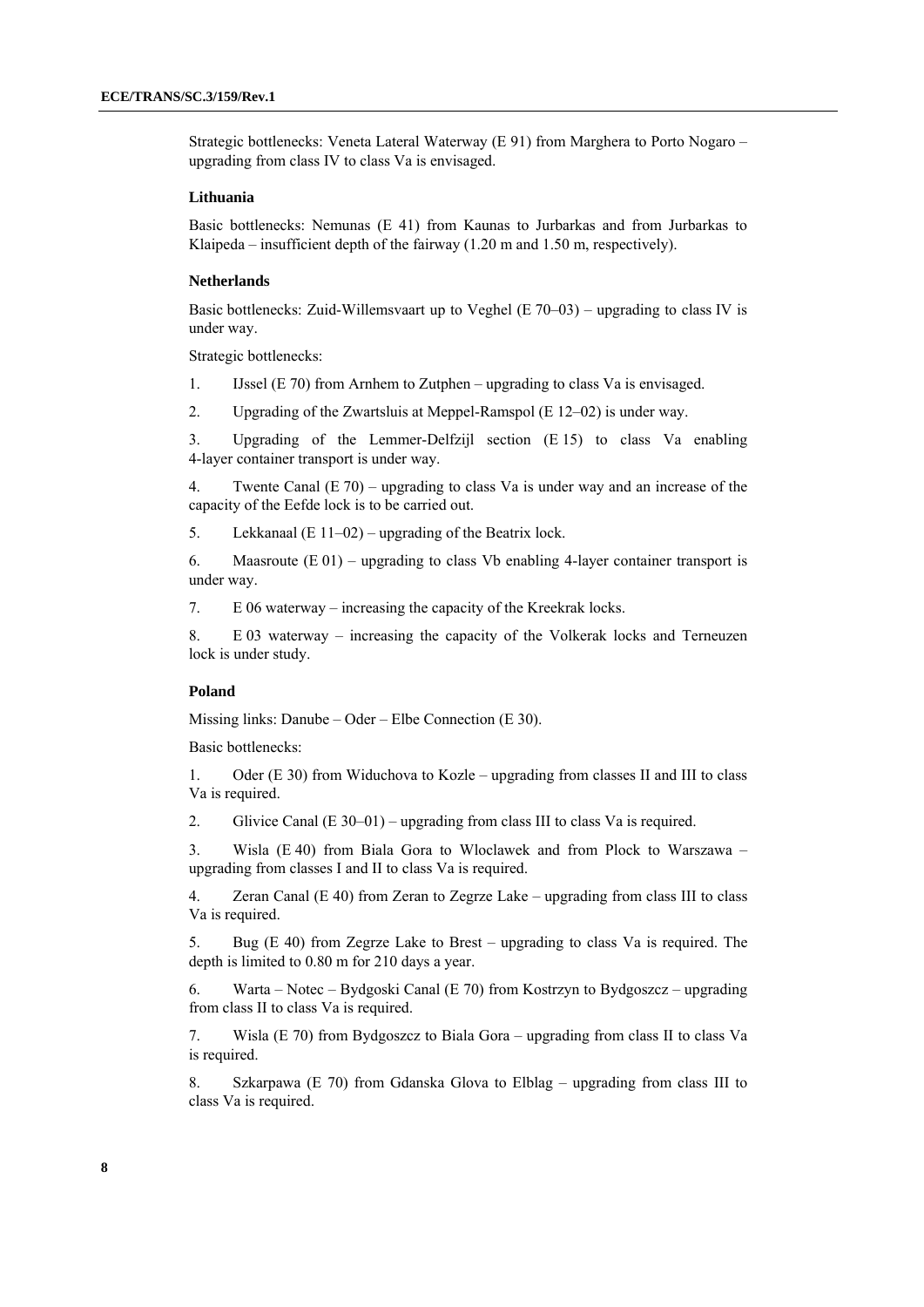Strategic bottlenecks: Oder (E 30) from Szczecin to Widuchova – upgrading from class IV to class Vb is expected.

#### **Republic of Moldova**

Basic bottlenecks:

1. Prut (E 80–07) from the mouth to Branest – upgrading to class Va is required.

2. Nistru (E 90–03) from Ukraine/Moldova State border to Bender – upgrading from class III to class Va is required.

#### **Romania**

Missing links:

1. Danube – Bucuresti Canal (E 80–05).

2. Olt (E 80–03) up to Slatina.

Basic bottlenecks: Prut (E 80–07) from the mouth to Ungheni.

Strategic bottlenecks:

1. Danube (E 80) from 863 to 175 km – low fairway depth during dry seasons (below 2.50 m – value recommended by the Danube Commission) at several critical sections, i.e.:

 (a) from 863 to 845.5 km, with fairway depth limited to 2.20–2.30 m for 7–15 days a year;

 (b) from 845.5 to 610 km, with fairway depth limited to 2.10–2.20 m for 10–15 days a year;

 (c) from 610 to 375 km, with fairway depth limited to 1.80–2.00 m for 20–40 days a year;

 (d) from 375 to 300 km, with fairway depth limited to 1.60–2.20 m for 30–70 days a year;

 (e) from 300 to 175 km, with fairway depth limited to 1.90–2.10 m for 15–30 days a year.

2. Danube (E 80) from 170 km to the Black Sea – low fairway depth during dry seasons (below 7.30 m – value recommended by the Danube Commission) at several critical points, i.e. at 73, 57, 47, 41 and 37 nautical miles and at the Sulina bar at the mouth of the Sulina Canal where it meets the Black Sea, where the fairway depth is limited to 6.90–7.00 m for 10–20 days a year.

#### **Russian Federation**

Strategic bottlenecks:

 $\overline{a}$ 

1. Don (E 90) from Kalach to Aksay – insufficient depth downstream of the Kochetovski lock (of 116.3 km long).<sup>6</sup>

 $6\degree$  To eliminate the insufficient draught, the construction of a low-head hydraulic complex near the Bagaevsky village is being considered.